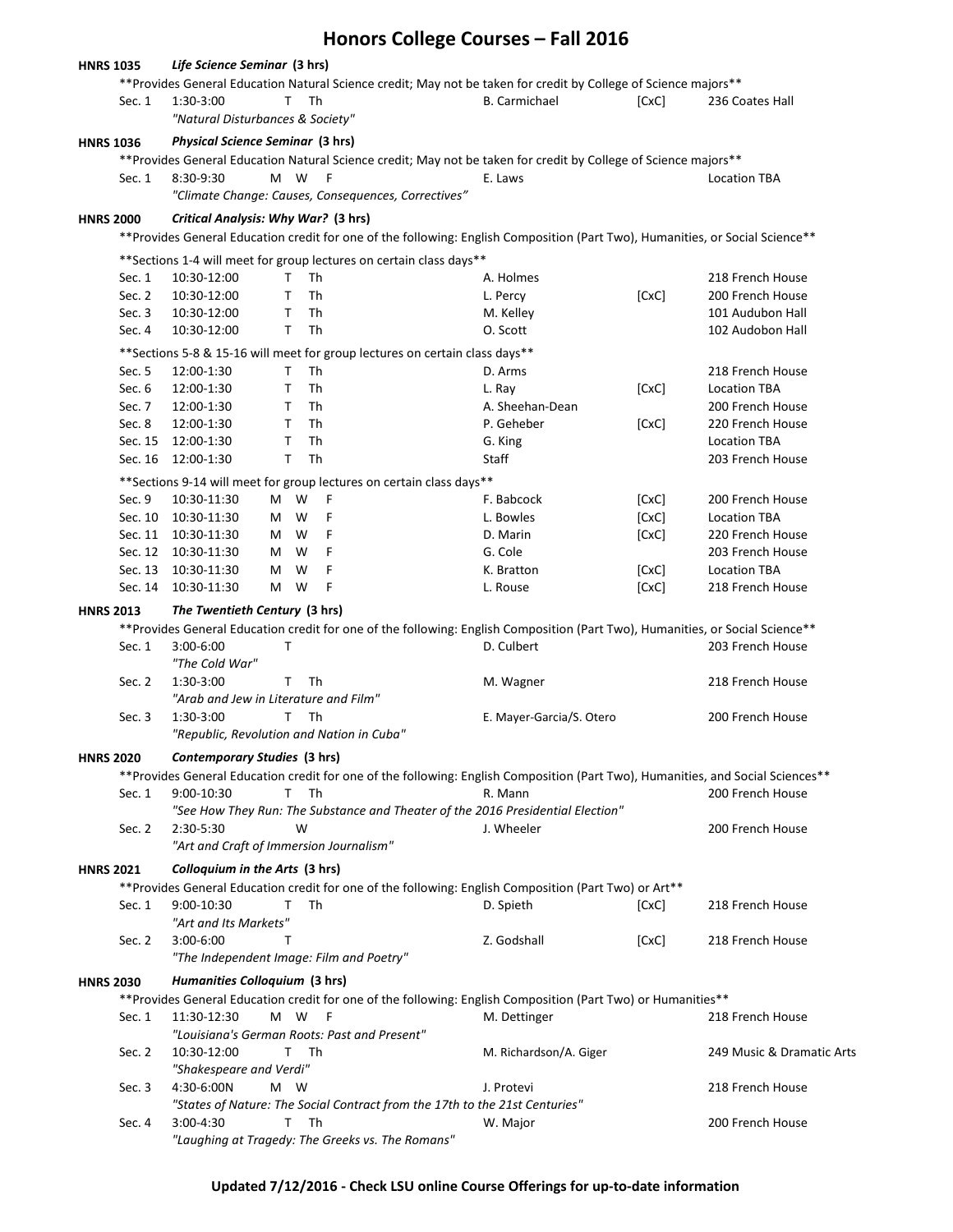| <b>HNRS 2033</b>          | Social Sciences Colloquium (3 hrs)                                                                                     |                                                |       |                       |
|---------------------------|------------------------------------------------------------------------------------------------------------------------|------------------------------------------------|-------|-----------------------|
|                           | **Provides General Education credit for one of the following: English Composition (Part Two) or Social Science**       |                                                |       |                       |
| Sec. 1                    | 3:00-6:00<br>Th                                                                                                        | J. Potter                                      |       | 218 French House      |
|                           | "Campaigns, Corruption, and Cash in Global Perspective"                                                                |                                                |       |                       |
| Sec. 2                    | 2:30-5:30<br>м                                                                                                         | B. Karch                                       |       | 200 French House      |
|                           | "Race and Migration in Modern Europe"<br>W                                                                             | C. Sullivan                                    |       |                       |
| Sec. 3                    | 2:00-5:00<br>"International Human Rights"                                                                              |                                                |       | <b>Location TBA</b>   |
|                           |                                                                                                                        |                                                |       |                       |
| <b>HNRS 3000</b>          | Research Methodologies (3 hrs)                                                                                         |                                                |       |                       |
| Sec. 1                    | 10:30-12:00<br>T.<br>Th                                                                                                | J. McDonald                                    | [CxC] | 253 Himes Hall        |
|                           | "Psychology Research Methods"<br>** Required for third-year Psychology majors pursuing Upper Division Honors**         |                                                |       |                       |
|                           |                                                                                                                        |                                                |       |                       |
| <b>HNRS 3025</b>          | American Studies (3 hrs)                                                                                               |                                                |       |                       |
| Sec. 1                    | 3:00-4:30<br>Τ<br>Th                                                                                                   | F. Babcock/C. Willson                          |       | <b>Location TBA</b>   |
|                           | "Louisiana on the Mississippi"<br>**Available to junior and senior LASAL Scholars or by permission of the instructor** |                                                |       |                       |
| Sec. 2                    | T<br>Th<br>1:30-3:00                                                                                                   | <b>Location TBA</b>                            |       |                       |
|                           | "American Constitutionalism: Historical and Cultural Roots of Our Founding Documents"                                  |                                                |       |                       |
|                           | **Not intended for first-year students**                                                                               |                                                |       |                       |
|                           |                                                                                                                        |                                                |       |                       |
|                           |                                                                                                                        | <b>Departmental Honors Courses - Fall 2016</b> |       |                       |
| <b>ARCH 2101</b>          | Honors Architectural Design III (6 hrs)                                                                                |                                                |       | Equivalent: ARCH 2001 |
| Sec. 1                    | M W<br>1:00-5:00<br>F<br>LAB                                                                                           |                                                |       |                       |
| <b>ARCH 3101</b>          | Honors Architectural Design V (6 hrs)                                                                                  |                                                |       | Equivalent: ARCH 3001 |
| Sec. 1                    | M W<br>1:00-5:00<br>F<br>LAB                                                                                           |                                                |       |                       |
| <b>ARCH 4101</b>          | Honors Architectural Design VII (6 hrs)                                                                                |                                                |       | Equivalent: ARCH 4001 |
| Sec. 1                    | 1:00-5:00<br>M W<br>LAB<br>F                                                                                           |                                                |       |                       |
| <b>ARCH 5102</b>          | Honors Architectural Design Concentration (6 hrs)                                                                      |                                                |       | Equivalent: ARCH 5002 |
| Sec. 1                    | 1:00-5:00<br>M W<br>LAB<br>-F                                                                                          |                                                |       |                       |
|                           |                                                                                                                        |                                                |       |                       |
| <b>ART 2361</b><br>Sec. 1 | Honors: Intermediate Printmaking (3 hrs)<br>M W<br>LAB                                                                 |                                                |       | Equivalent: ART 2360  |
|                           | 8:30-11:30                                                                                                             |                                                |       |                       |
| <b>BIOL 1207</b>          | Honors Biology Laboratory for Science Majors (1 hr)                                                                    |                                                |       | Equivalent: BIOL 1208 |
| Sec. 1                    | М<br>2:30-5:30<br>LAB                                                                                                  |                                                |       |                       |
| Sec. 2                    | 5:30-8:30 N<br>M<br>LAB                                                                                                |                                                |       |                       |
| Sec. 3<br>Sec. 4          | 9:00-12:00<br>т<br>LAB<br>12:00-3:00<br>т<br>LAB                                                                       |                                                |       |                       |
|                           |                                                                                                                        |                                                |       |                       |
| <b>CHEM 1421</b>          | Honors General Chemistry I (3 hrs)                                                                                     |                                                |       | Equivalent: CHEM 1201 |
| Sec. 1                    | 8:30-9:30<br>М<br>- W<br>F                                                                                             | E. Cook                                        |       |                       |
| Sec. 2                    | 10:30-11:30<br>М<br>W<br>F                                                                                             | E. Cook                                        |       |                       |
| <b>CHEM 2461</b>          | Honors Organic Chemistry I (3 hrs)                                                                                     |                                                |       | Equivalent: CHEM 2261 |
| Sec. 1                    | 9:30-10:30<br>M<br>- W<br>F                                                                                            | K. Smith                                       |       |                       |
| <b>ECON 2001</b>          | Honors Principles of Microeconomics (3 hrs)                                                                            |                                                |       | Equivalent: ECON 2000 |
| Sec. 1                    | 10:30-12:00<br>T Th                                                                                                    |                                                |       |                       |
| <b>ENGL 2824</b>          | Honors Critical Analysis of Literature (3 hrs)                                                                         |                                                |       | Equivalent: ENGL 2024 |
| Sec. 1                    | M W<br>- F<br>8:30-9:30                                                                                                | R. McGuckin                                    |       |                       |
|                           | "Aesthetics, Narrative, and Reception in the Literary Realist Tradition"                                               |                                                |       |                       |
| <b>ENVS 1127</b>          | Honors Introduction to Environmental Sciences (3 hrs)                                                                  |                                                |       | Equivalent: ENVS 1126 |
| Sec. 1                    | 12:00-1:30<br>т<br>Th                                                                                                  | V. Wilson                                      | [CxC] |                       |
| <b>FIN 3716</b>           | <b>Financial Management (3 hrs)</b>                                                                                    |                                                |       | Equivalent: None      |
|                           | ** Section 3 will automatically be given Honors Option credit**                                                        |                                                |       |                       |
| Sec. 3                    | 3:30-6:30<br>W                                                                                                         | L. Sanders                                     |       |                       |
| <b>HIST 1002</b>          | Honors Western Civilization to 1500 (3 hrs)                                                                            |                                                |       | Equivalent: HIST 1001 |
| Sec. 1                    | 12:00-1:30<br>T.<br>Th                                                                                                 | J. Hardy                                       |       |                       |
| <b>HIST 2056</b>          | Honors The United States to 1865 (3 hrs)                                                                               |                                                |       | Equivalent: HIST 2055 |
| Sec. 1                    | 12:30-1:30<br>M W<br><b>LEC</b><br>-F                                                                                  | G. Foster                                      |       |                       |
|                           | ** Students must also be available on Wednesdays 1:30-2:30**                                                           |                                                |       |                       |
| <b>HRE 2724</b>           | Honors Introduction to Leadership Development (3 hrs)                                                                  |                                                |       | Equivalent: HRE 2723  |
|                           | **Web-Based Delivery**                                                                                                 |                                                |       |                       |
| Sec. 1                    | <b>TBA</b>                                                                                                             | C. Beard                                       |       |                       |

**Updated 7/12/2016 - Check LSU online Course Offerings for up-to-date information**